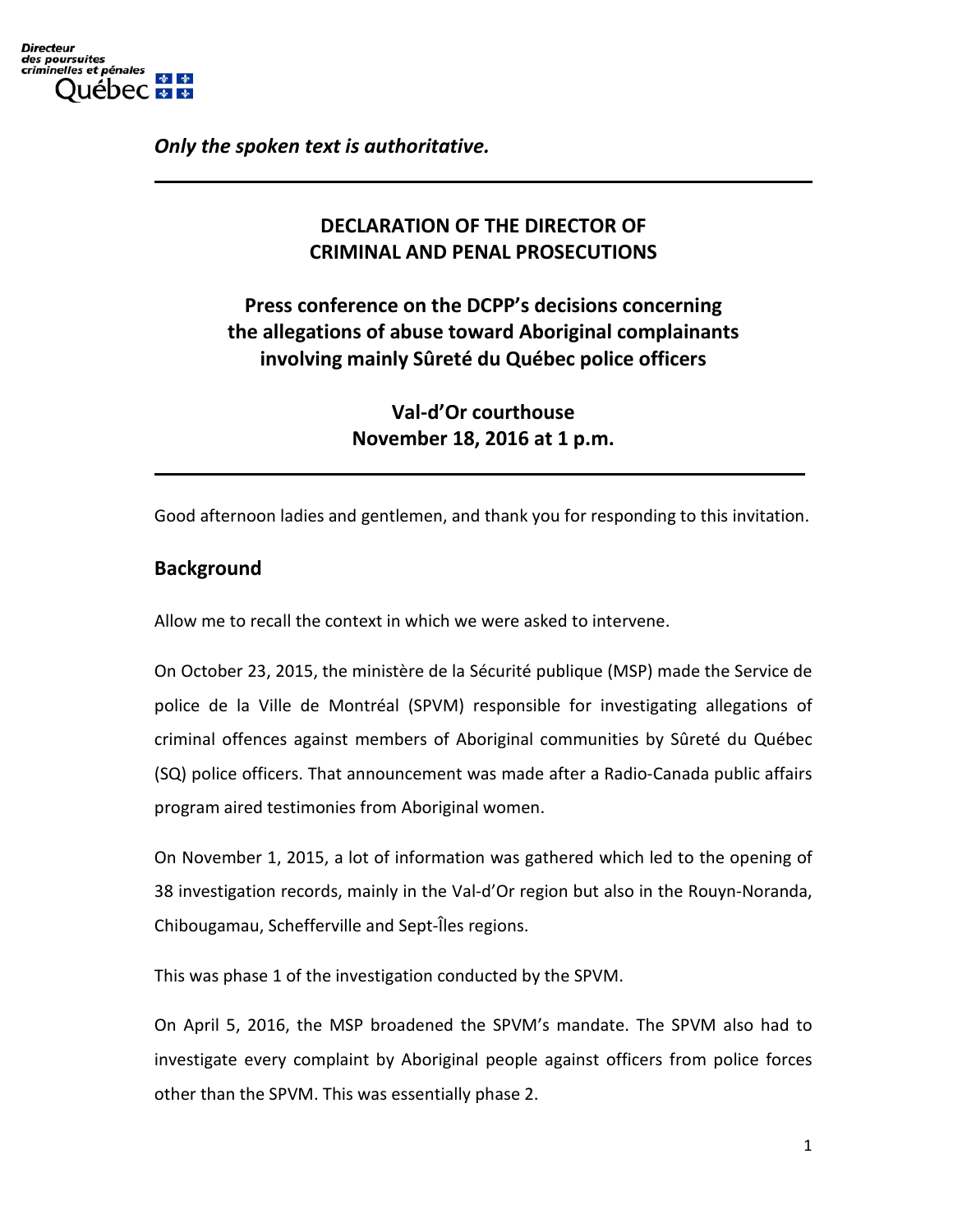### **Mandate**

The Director of Criminal and Penal Prosecutions, Mtre. Annick Murphy, has expressly mandated Mtre. Haviernick, Mtre. Locas and Mtre. Petitclerc to analyze together the cases prepared further to the SPVM investigation initiated at the request of the MSP. After receiving the various SPVM investigation reports, the three prosecutors were to conduct together a full examination of all the evidence gathered in order to determine whether it showed that criminal offences had been committed. Then, they were to submit to me an analysis report containing their conclusions as to whether charges should be laid in each case. My role consisted in making sure they had fulfilled their mandate in an objective and impartial manner, in compliance with the orientations and measures of the Minister of Justice and the instructions of the Director of Criminal and Penal Prosecutions.

I also verified that their decisions complied with the applicable legal standards. Lastly, I made sure that their conclusions in each case were based on their analysis of the evidence.

The three prosecutors were designated by the Director because of their extensive experience, particularly in matters of sexual crimes, and because they serve as prosecutors outside the judicial districts concerned. They had not had to interact with the police officers under suspicion in the past and were not likely to do so in the future. This was in order to avoid any conflict of interest or any appearance of conflict of interest.

As announced, today, we will disclose the results of our analyses of the cases comprising phase 1 of the SPVM's investigation. Since analysis of the cases comprising phase 2 has not been completed, we will announce the results subsequently.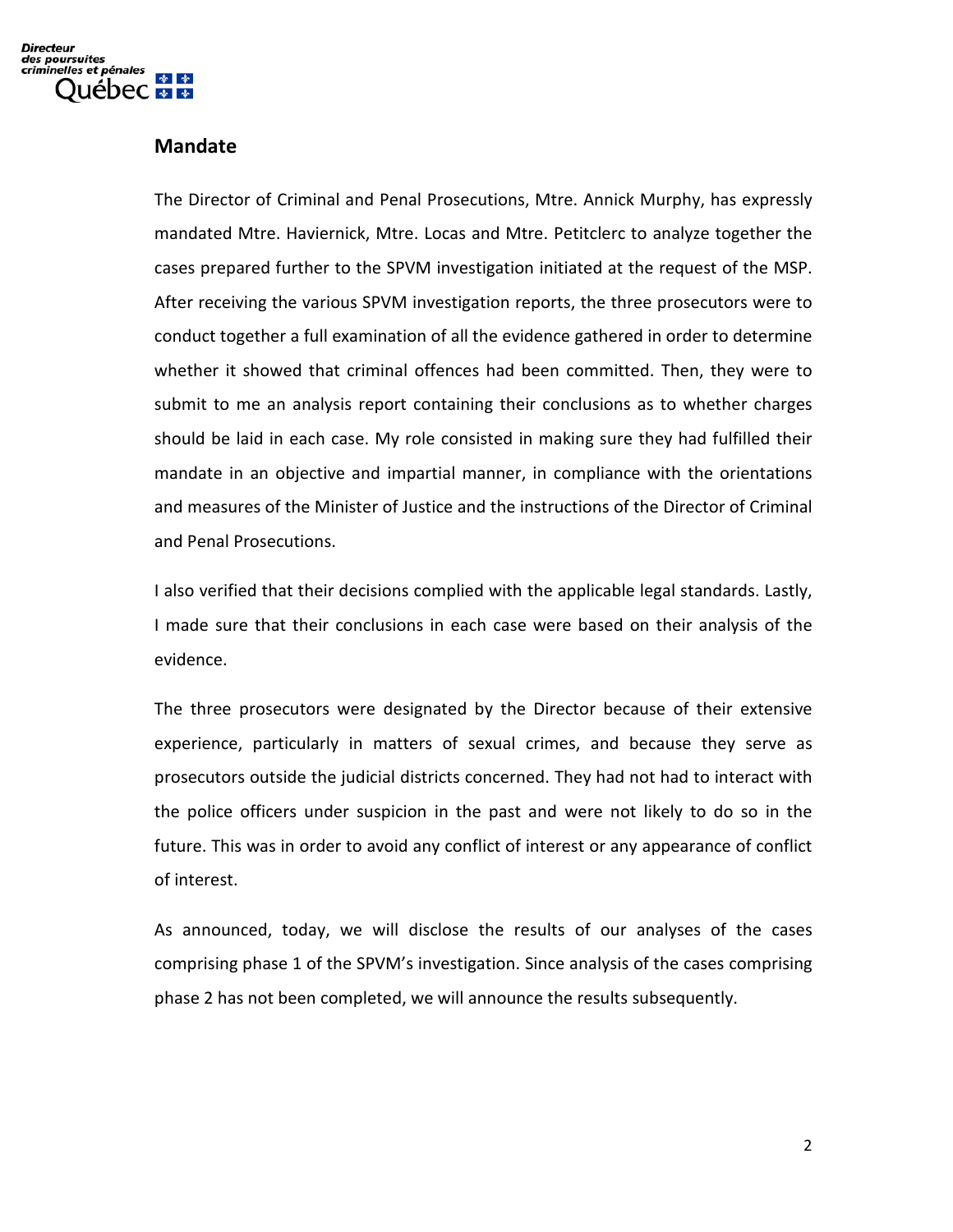Today, we will make public the decisions made in 37 cases. To enable the SPVM to complete its investigation, we postponed the decision in one of the phase 1 cases to phase 2.

Criminal charges were laid in two of those 37 cases. In the other 35 cases, we concluded that the evidence was not sufficient to lay charges.

Before we go into the details of the reasons for our decisions, we must point out that it is exceptional for the Director of Criminal and Penal Prosecutions (DCPP) to publicly set out the reasons for a decision not to lay charges.

That initiative is part of the implementation of the guidelines adopted nearly a year ago by the DCPP. Those guidelines allow the publication of the reasons for a decision not to lay charges where the DCPP considers that the exceptional circumstances of the case justify it, in the public interest, in order to preserve the public's confidence in the administration of justice and the institution of the DCPP. That is the case today.

However, given the importance of respecting the private lives and reputations of the complainants and of the people under investigation, we cannot disclose personal information or give out the details of each case. Doing so would be detrimental to those people and would undermine the trust of citizens likely to report the commission of similar offences.

Before making our decisions public, it was essential that we first inform the complainants of the result of the analysis of their case, explain to them the reasons for the decisions, and allow them to ask questions.

We have taken all the necessary measures to individually meet each person who lodged a complaint in this investigation, to inform them of the decision made in their case. When it proved impossible to meet them in person, they were contacted by phone. We had to take the time required to properly go through that process.

It took us all week, which is why we are only meeting with you today.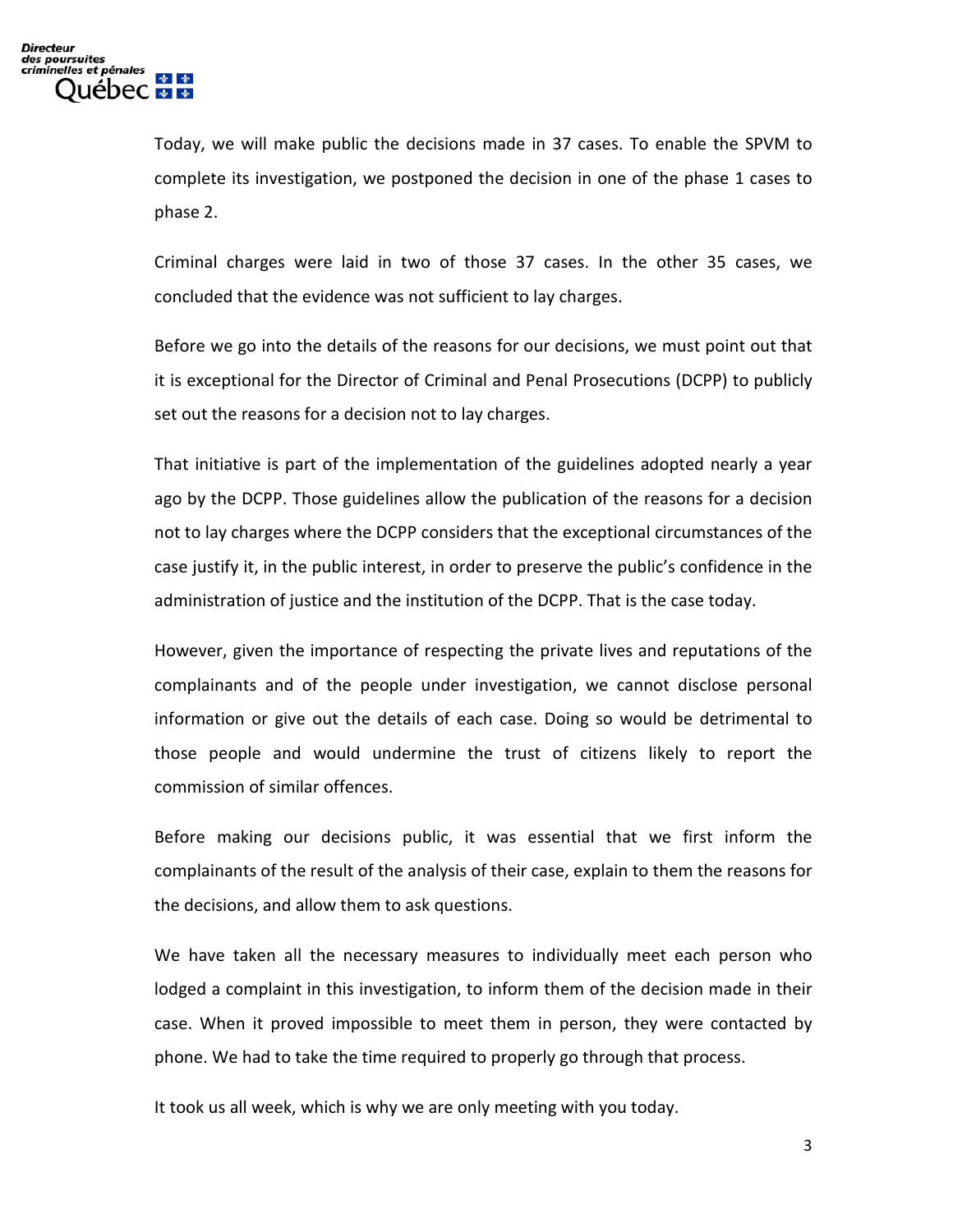We were able to inform a total of 26 people of the decision we made in the case or cases that concern them personally. Furthermore, we wish to emphasize the great cooperation of the SPVM investigators and the Native Friendship Centre in organizing those meetings.

## **Role of the DCPP**

Before we set out our reasons, we must briefly recall the role of the DCPP, as well as the criteria and rules of law that prosecutors must follow in making their decisions as to whether criminal charges should be laid further to a police investigation.

The DCPP acts as prosecutor in matters stemming from the application of the *Criminal Code* and related laws. Its mission is to provide, on behalf of the State, an independent criminal and penal prosecution service to ensure the protection of society, in keeping with the public interest and the victims' legitimate interests.

The role of the DCPP is to conduct a thorough examination of the evidence gathered by the police to determine whether it shows that a criminal offence was committed and, if so, to prove it before the courts at a criminal trial.

To that end, the prosecutor may also request further investigation where he or she considers that certain elements should be examined more closely or that new avenues should be explored.

I wish to point out that it is not the role of the DCPP to rule on civil or ethical faults that may have been committed by the police officers who are the subject of this investigation.

Nor is it up to the DCPP to make comments or recommendations regarding police intervention methods.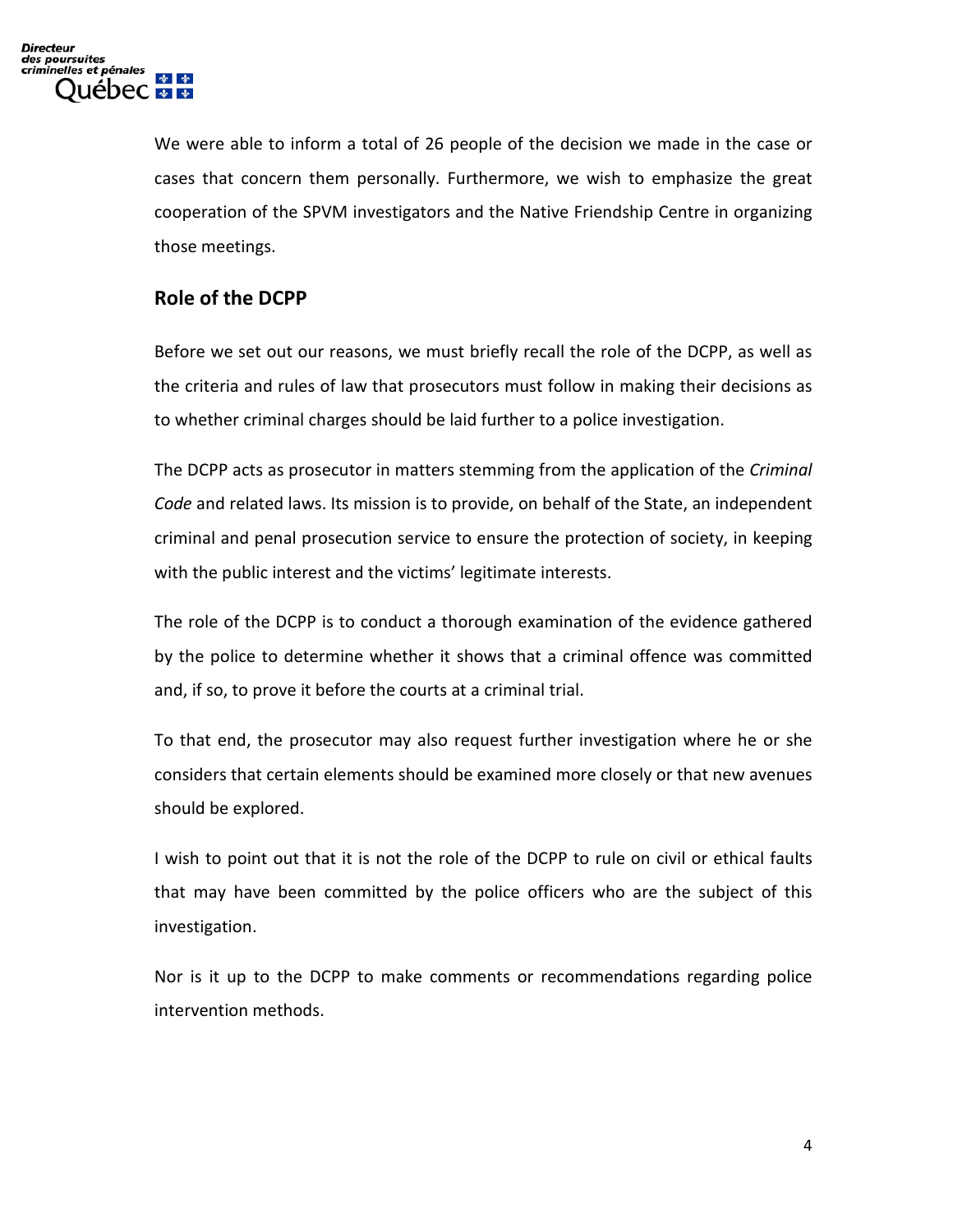If there are more general and systemic problems with relations between members of police forces and members of Aboriginal communities, it is not the DCPP's role to identify and expose them.

We are aware that a number of people, especially complainants, are disappointed with the fact that few charges have been laid. We understand their disappointment.

A police investigation and a criminal prosecution concern a precise event and identifiable individuals with a degree of evidence that must be very high before charges can be laid.

We have analyzed each of the events revealed in the 37 cases individually in order to determine whether a criminal offence was committed and whether the perpetrator could be brought to justice.

Again, if there are more general and systemic problems with relations between members of police forces and members of Aboriginal communities, it is not the DCPP's role to identify and expose them.

### **Criteria for deciding to prosecute**

The task of criminal and penal prosecutors consists in analyzing the cases submitted to us by the police further to their investigation and deciding whether criminal charges should be laid. To that end, the prosecutor must apply several criteria.

In criminal law, the burden of proof that the prosecution must discharge is very high. Due to the presumption of innocence principle, the prosecution must in fact demonstrate before the court that the accused is guilty beyond a reasonable doubt. Although the prosecution need not demonstrate that the accused is guilty with absolute certainty, given the presumption of innocence, it is not sufficient to demonstrate that the accused is probably guilty. While the prosecution, unlike the courts, need not be personally convinced that the accused is guilty beyond a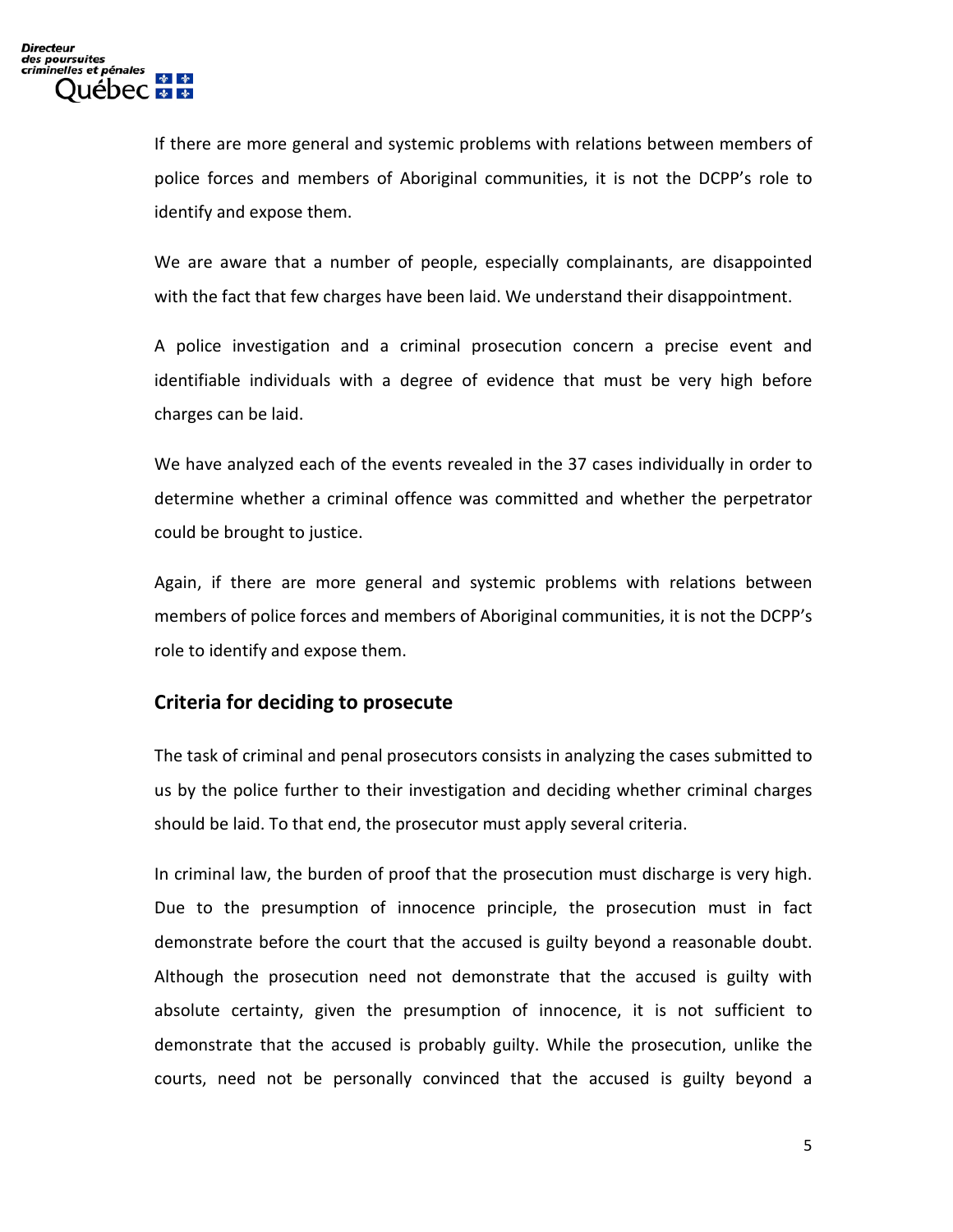reasonable doubt, it must take into account that the evidence must meet the high burden of proof.

After examining the investigation report, the prosecutor must first assess the sufficiency of evidence, taking into account the admissible evidence as a whole, including that which could support certain means of defence. At the end of the analysis, the prosecutor must be reasonably convinced that he or she is able to establish the accused's guilt.

The applicable standard for deciding to prosecute is provided for in directive No. ACC-3, which is public and available on the DCPP website. Most public prosecutors in Canada have directives that impose a similar standard.

Moreover, the courts acknowledge that this standard is more demanding than the standard of simple reasonable and probable grounds to believe that someone has committed an offence. The courts also believe that a lower threshold for instituting proceedings would be inconsistent with the role of the prosecutor as a judicial officer. The prosecutor does not seek to get a conviction at all costs and must avoid laying charges if the evidence is insufficient. The prosecutor must conduct a professional assessment of the legal basis for a prosecution, regardless of his or her personal opinion on the outcome. The prosecutor's evaluation must remain objective, impartial and critical. Deciding whether or not to prosecute is a discretionary decision made by the prosecutor in the performance of his or her professional duties without fear of judicial or political interference and without yielding to pressure from the media or the public.

The Supreme Court of Canada considers that such independence is essential for a sound administration of criminal justice.

In addition, criminal and penal prosecutors take an oath to exercise their functions honestly, objectively, impartially and justly.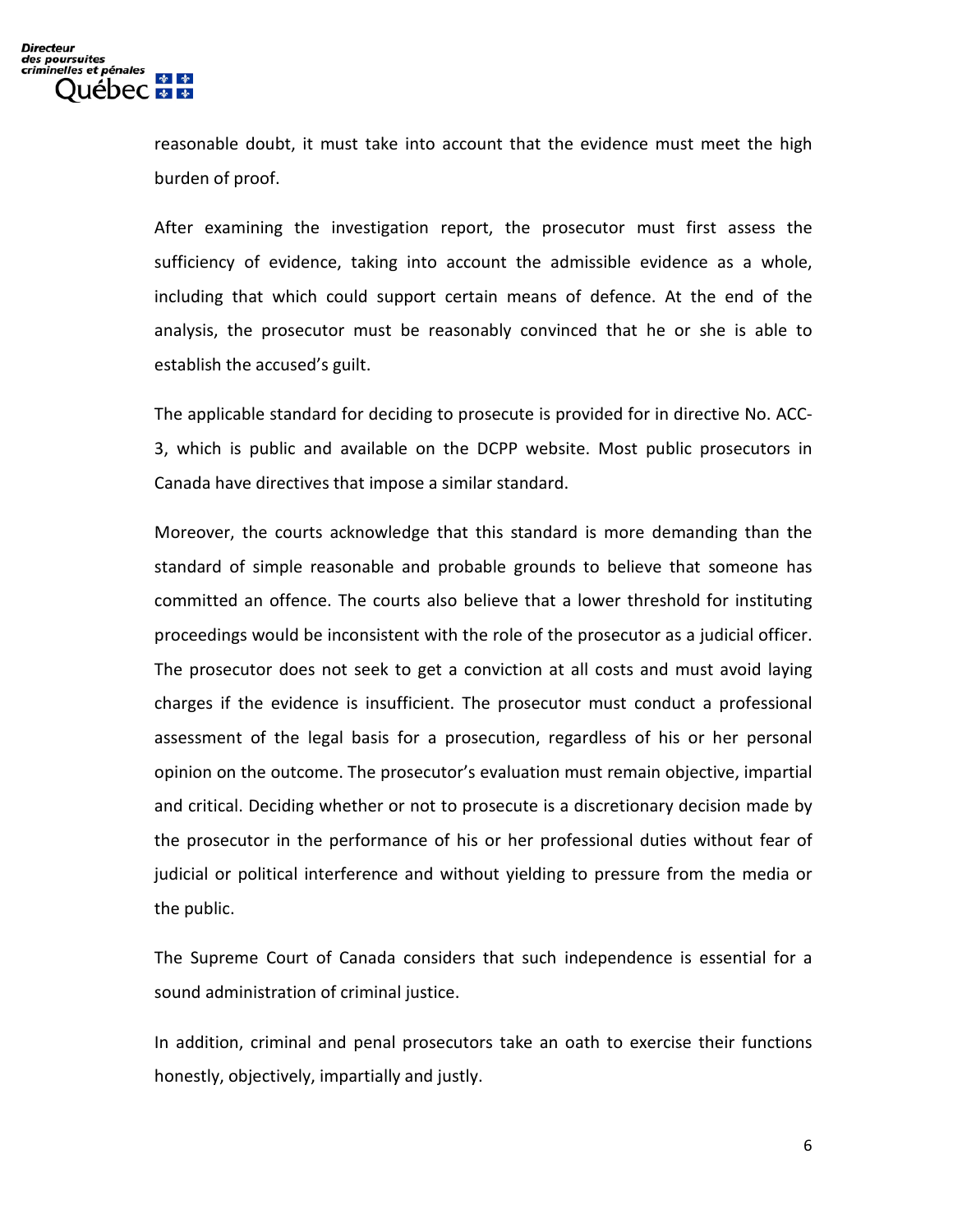It is important to point out that the DCPP's not laying charges does not mean that the incident did not occur. The prosecutor must consider whether he or she is able to prove it beyond a reasonable doubt at a trial.

A directive issued by the Director provides that, barring exceptional circumstances, before laying sexual offence charges, the prosecutor must meet with the victim in person, accompanied by the investigator. The directive also provides that the victim may be accompanied by the person of his or her choice where the sole objective of the meeting is to explain the judicial process. Where the meeting with the prosecutor concerns the facts in the case, it takes place in the presence of the victim and the investigator only.

The main goal of that restriction is to avoid claims that the complainants have been influenced in their testimony. In addition, if accompaniers are present at the meetings on the facts in the case, they could be compelled to testify by the accused in an attempt to contradict the complainant's testimony before the court.

In recent months, we have held such meetings in order to properly assess the evidence available in the cases.

### **Categories of cases**

The 37 cases we examined originated from 28 complainants. There are cases in which more than one offence was alleged.

We examined 14 sexual allegations, 15 allegations of excessive use of force by police officers, and 9 allegations of forcible confinement, that is, incidents where the police allegedly drove people to remote locations in their patrol car, without their consent. That phenomenon is better known as "geographic cures" or "starlight tours".

Certain allegations concerned threats, criminal harassment, intimidation, mischief and dangerous operation of motor vehicles.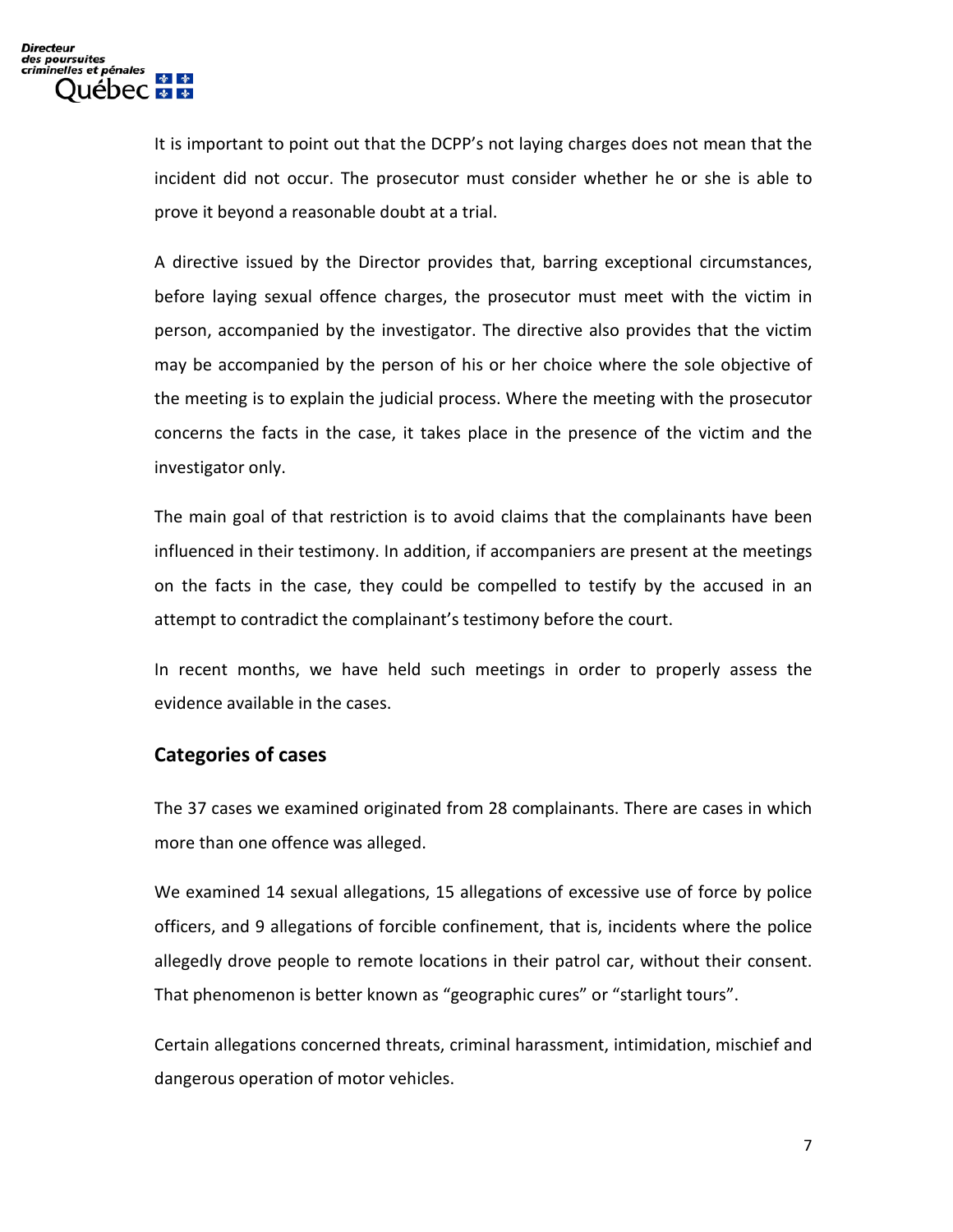The allegations had to do with 28 police officers who are currently employed by the SQ, six who are retired and one who is now deceased.

Criminal charges were laid in two of the 37 cases examined.

In the first case, Alain Juneau, a retired Sûreté du Québec police officer, was arrested on November 15, 2016 further to the execution of an arrest warrant issued by a judge. Mr. Juneau was charged with the following offences:

- between May 1, 1992 and May 17, 1994, in Schefferville, District of Mingan, sexually assaulted a person, thereby committing the indictable offence provided for in section 271(1)(*a*) of the *Criminal Code* of Canada;
- between May 1, 1992 and May 17, 1994, in Schefferville, District of Mingan, assaulted a person while carrying, using or threatening to use a weapon, thereby committing the indictable offence provided for in section 267(1)(*a*) of the *Criminal Code* of Canada.

In the second case, Jean-Luc Vollant, a retired police officer with the Schefferville Aboriginal police force, was arrested on November 14, 2016 further to the execution of an arrest warrant issued by a judge. Mr. Vollant was charged with the following offences:

- between January 1, 1980 and January 3, 1983, in Schefferville, District of Mingan, raped a person, thereby committing the indictable offence provided for in section 144 of the *Criminal Code* of Canada in force at the time;
- between January 1, 1980 and January 3, 1983, in Schefferville, District of Mingan, indecently assaulted a person, thereby committing the indictable offence provided for in section 149 of the *Criminal Code* of Canada in force at the time;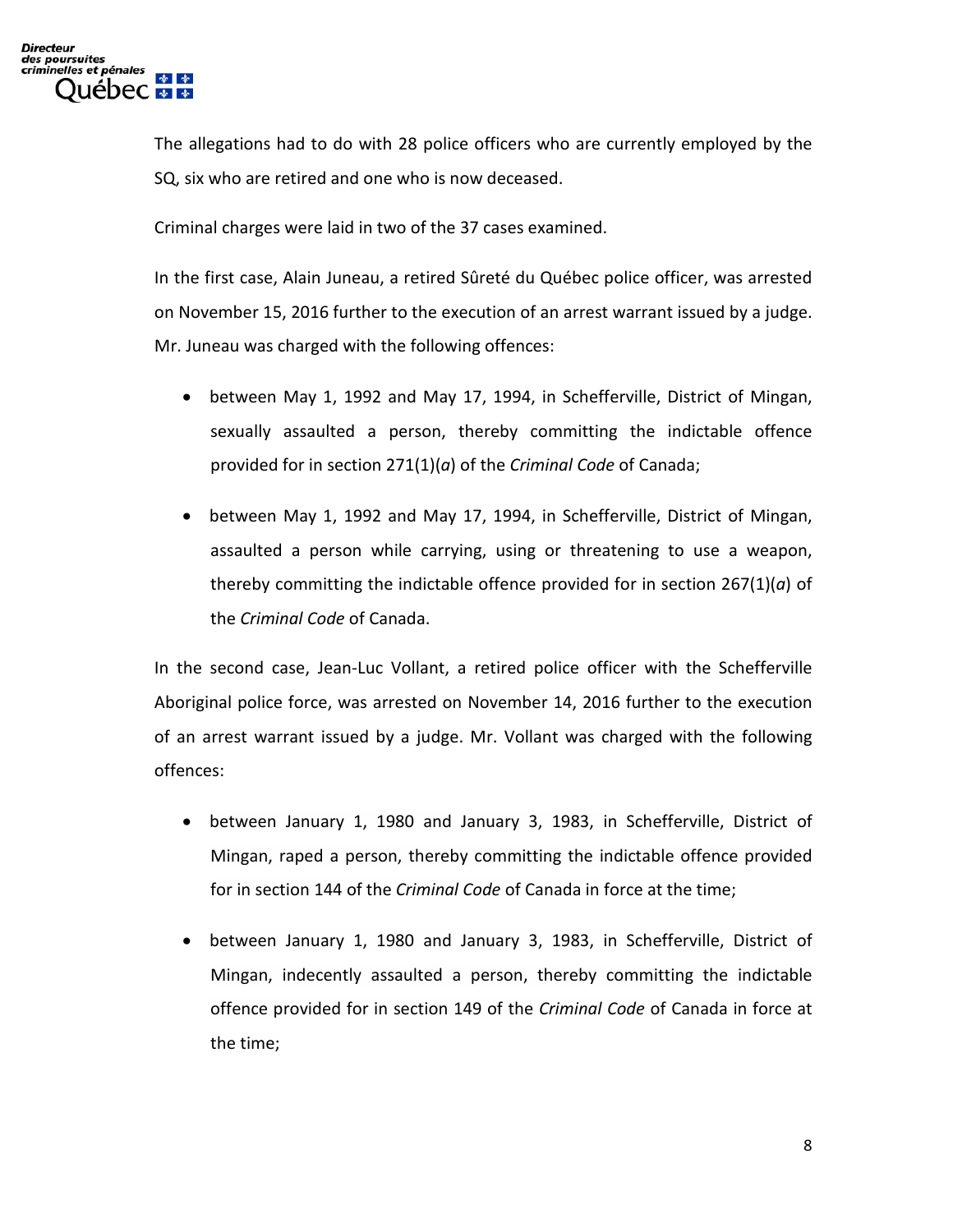• between January 4, 1983 and December 31, 1986, in Schefferville, District of Mingan, sexually assaulted a person, thereby committing the indictable offence provided for in section 246.1(1)(*a*) of the *Criminal Code* of Canada in force at the time.

As provided for in the two arrest warrants, the accused were released with several conditions, including a prohibition from communicating with the complainant. Since charges were laid in those cases and they are now before the courts, we will not comment them further, so as not to hinder the fairness and integrity of the judicial process.

The two accused must appear at the Sept-Îles courthouse on January 19, 2017.

The other 35 cases we have analyzed do not have the elements required to lay criminal charges. Note that there may be more than one reason for deciding not to lay charges in a given case. As we mentioned, there are cases in which more than one offence was alleged.

In ten cases, the facts alleged by the complainants do not show that a criminal offence was committed, or that they were related to possible civil or ethical faults on the part of the police.

In one case, no charges can be laid because the suspect is deceased.

In three cases, no charges were laid because the allegation was made by a third party and the alleged victim denied that the incident had occurred.

In 19 cases, the identification evidence was insufficient to lay criminal charges, as it would have been impossible to prove the identity of the suspect or suspects concerned by the allegations. In a criminal trial, the prosecutor must be able to submit evidence that makes it possible to prove beyond a reasonable doubt that the accused is in fact the person charged with the offence.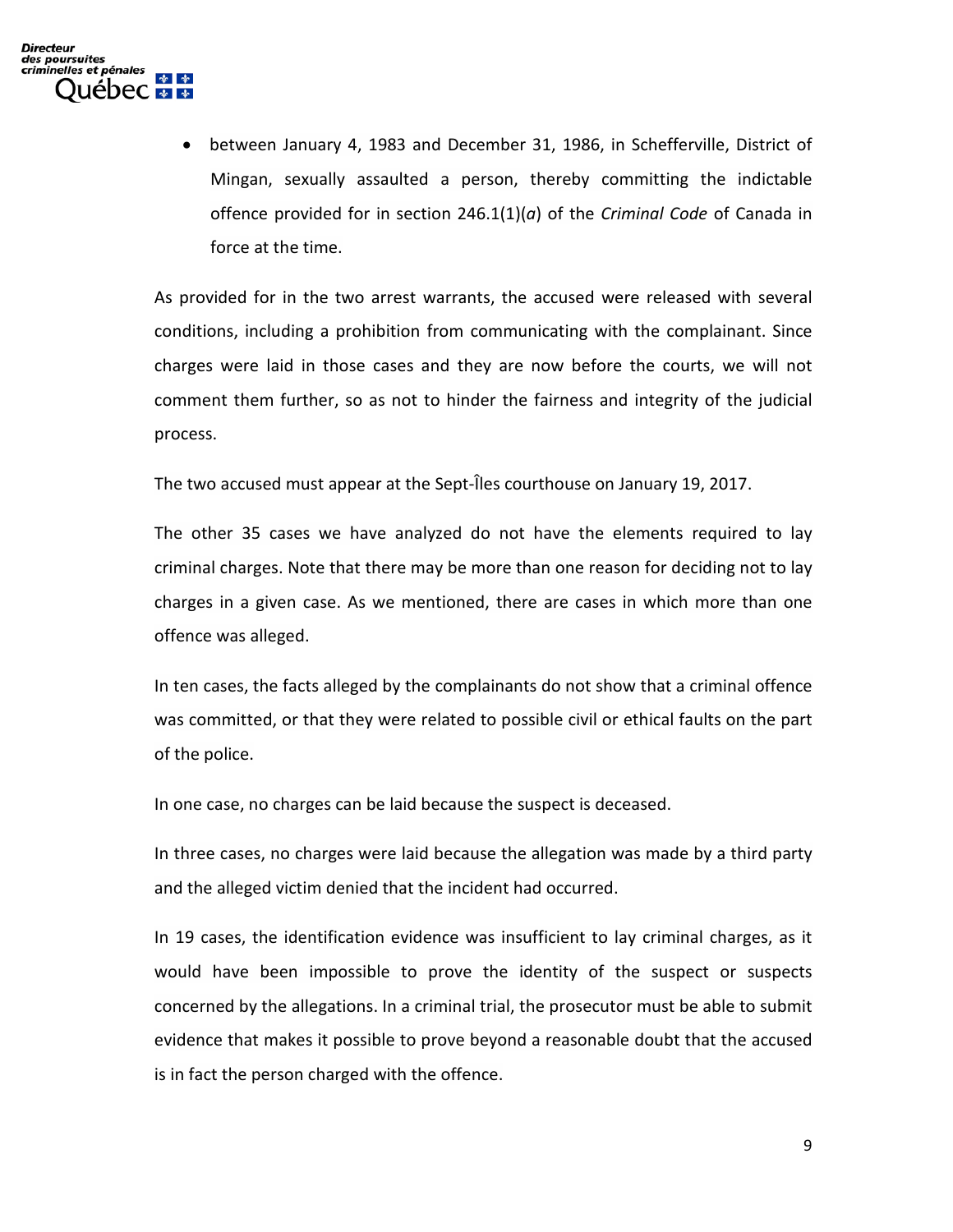The Supreme Court has pointed out many times that identification evidence is one of the main causes of miscarriages of justice in Canada. In that regard, a prosecutor must always look at identification evidence with a critical eye. In some cases, the descriptions made by the complainant or the witnesses were not sufficiently detailed to allow the identification of a suspect.

In other cases, the complainant or the witnesses were unable to identify a suspect in a photo lineup.

In certain cases where the disclosure took place long after the alleged events occurred and where the complainant or the witness was unable to identify the suspect, the police did not have other identification evidence, such as DNA samples or fingerprints, which could have allowed for the identification of a suspect. In certain cases, the investigators obtained all of the incident reports and statements of offence involving a complainant, as well as the police officers' work schedules, or verified the trips made by the officers in their patrol cars, the whole in order to identify some of the perpetrators of the alleged offences, to no avail.

In certain cases where excessive use of force was alleged, we did not lay charges because we are of the opinion that the conditions set out in section 25 of the *Criminal Code* have been met. That provision grants protection to peace officers who use force in the administration or enforcement of the law, provided that he or she acts on reasonable and probable grounds and only uses as much force as is necessary in the circumstances.

Lastly, in 16 cases, we were not reasonably convinced that the suspects' guilt could be established beyond a reasonable doubt. We reached that conclusion further to an exhaustive examination of the whole of the evidence in each case, which included an analysis of the reliability of the complainant's testimony.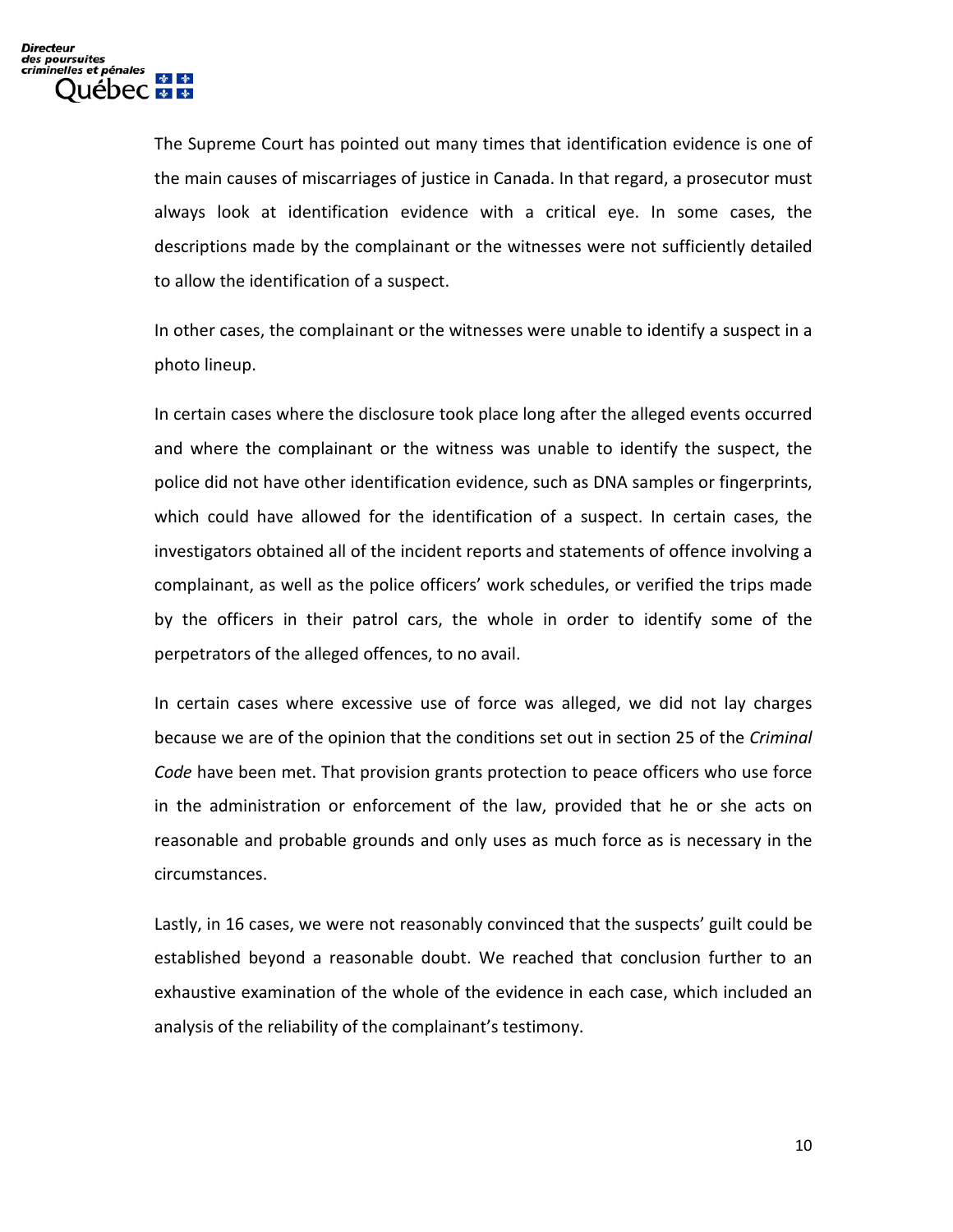We remind you that the prosecution's burden of proof consists in proving that the accused is guilty beyond a reasonable doubt. A reasonable doubt may originate from the evidence, the absence of evidence, contradictory evidence, or the lack of credibility or reliability of a witness or witnesses.

The prosecution's burden of proving beyond a reasonable doubt also applies to the assessment of testimonies. It is not a credibility contest between the witnesses for the prosecution and those for the defence, or a choice between believing the victim or the accused. The Supreme Court has established that, in a criminal trial, the accused is acquitted in all the following cases:

- First, if the accused's version is accepted by the judge, the accused is acquitted.

- Second, if the judge does not believe the accused but the accused's version still raises a reasonable doubt in the judge's mind, the accused is acquitted.

- Third, if the judge does not believe the accused and the accused's version does not raise a doubt, the judge must consider whether the prosecution's evidence convinces him or her that the accused is guilty beyond a reasonable doubt. If not, the judge must acquit the accused.

It is therefore important to point out that assessing a testimony's reliability in light of the rules of law applicable to a criminal trial does not necessarily mean that we do not believe the complainant or that the complainant is not telling the truth.

#### **Conclusion**

The fact that no criminal charges have been laid in certain cases does not necessarily mean that the alleged events did not occur. Rather, it means that the evidence at our disposal did not allow us to lay criminal charges, given the criteria and rules of law that the prosecution must follow.